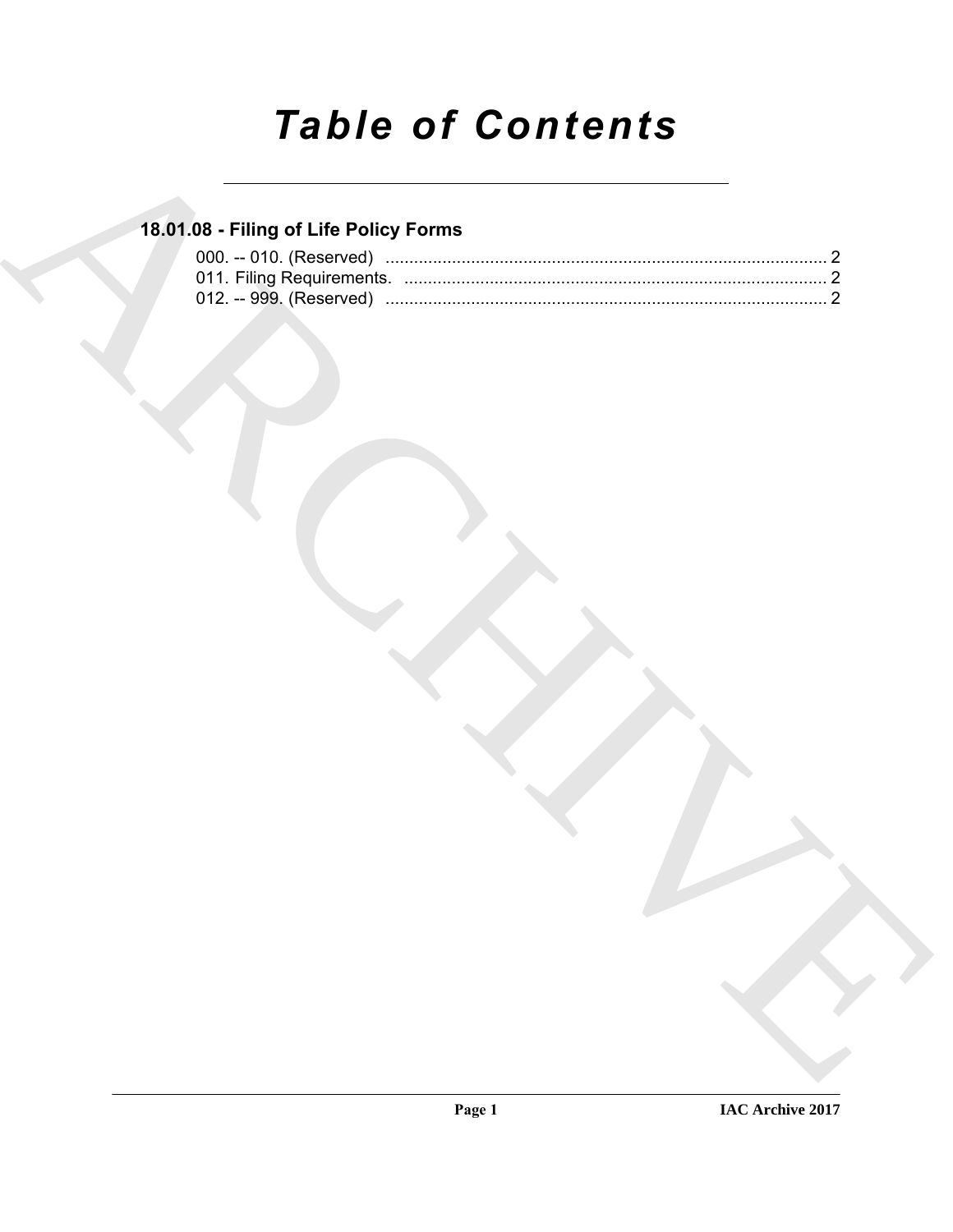#### **IDAPA 18 TITLE 01 CHAPTER 08**

#### **18.01.08 - FILING OF LIFE POLICY FORMS**

#### <span id="page-1-1"></span><span id="page-1-0"></span>**000. -- 010. (RESERVED)**

#### <span id="page-1-4"></span><span id="page-1-2"></span>**011. FILING REQUIREMENTS.**

**CHAPTER 08**<br> **CHAPTER 08**<br> **CHAPTER 09**<br> **CHAPTER OLD ARCHIVED**<br> **CHAPTER OLD ARCHIVED**<br> **CHAPTER OLD ARCHIVED**<br> **CHAPTER OLD ARCHIVED**<br> **CHAPTER OLD ARCHIVED**<br> **CHAPTER OLD ARCHIVED**<br> **CHAPTER OLD ARCHIVED**<br> **CHAPTER OL** When filing life policy forms having other than published values with the Department of Insurance that are designated to comply with the Standard Non-Forfeiture Law, the company is requested to submit in duplicate the following information in addition to the sample policy forms: (7-1-93) following information in addition to the sample policy forms:

<span id="page-1-8"></span>**01. Premium Calculation Formulae**. Formulae for the calculation of the adjusted premiums or nonforfeiture factors, or such other premiums or factors as are used in the calculation of the cash surrender values.

(7-1-93)

**02. Specimen Calculations of Premiums**. Specimen calculations of the above premiums or factors for the age and plan of the sample policy submitted. (7-1-93)

<span id="page-1-12"></span><span id="page-1-11"></span><span id="page-1-6"></span><span id="page-1-5"></span>**03. Cash Surrender Value Formulae**. Formulae for the calculation of the cash surrender values. (7-1-93)

**04. Specimen Calculating of Cash Surrender Values**. Specimen calculations of the cash surrender values for the age and plan of the policy submitted.

**05. Non-Forfeiture Benefits**. Statement of the Mortality Table and rate of interest to be used in the calculation of the non-forfeiture benefits. (7-1-93)

<span id="page-1-7"></span>**06. Policy Reserve Liabilities**. Statement of the Mortality Table and rate of interest to be used in the calculation of policy reserve liabilities, together with the method of modification of said reserves, if any. (7-1-93)

<span id="page-1-10"></span>**07.** Special Tables. Statement as to whether or not continuous functions or other special tables have been used. (7-1-93) been used. (7-1-93)

<span id="page-1-9"></span>**08. Sample Forms**. All sample policy forms should be submitted in John Doe form, in duplicate (if the Company wishes one form to be returned), together with one copy of the appropriate rates when computed. (7-1-93)

#### <span id="page-1-3"></span>**012. -- 999. (RESERVED)**